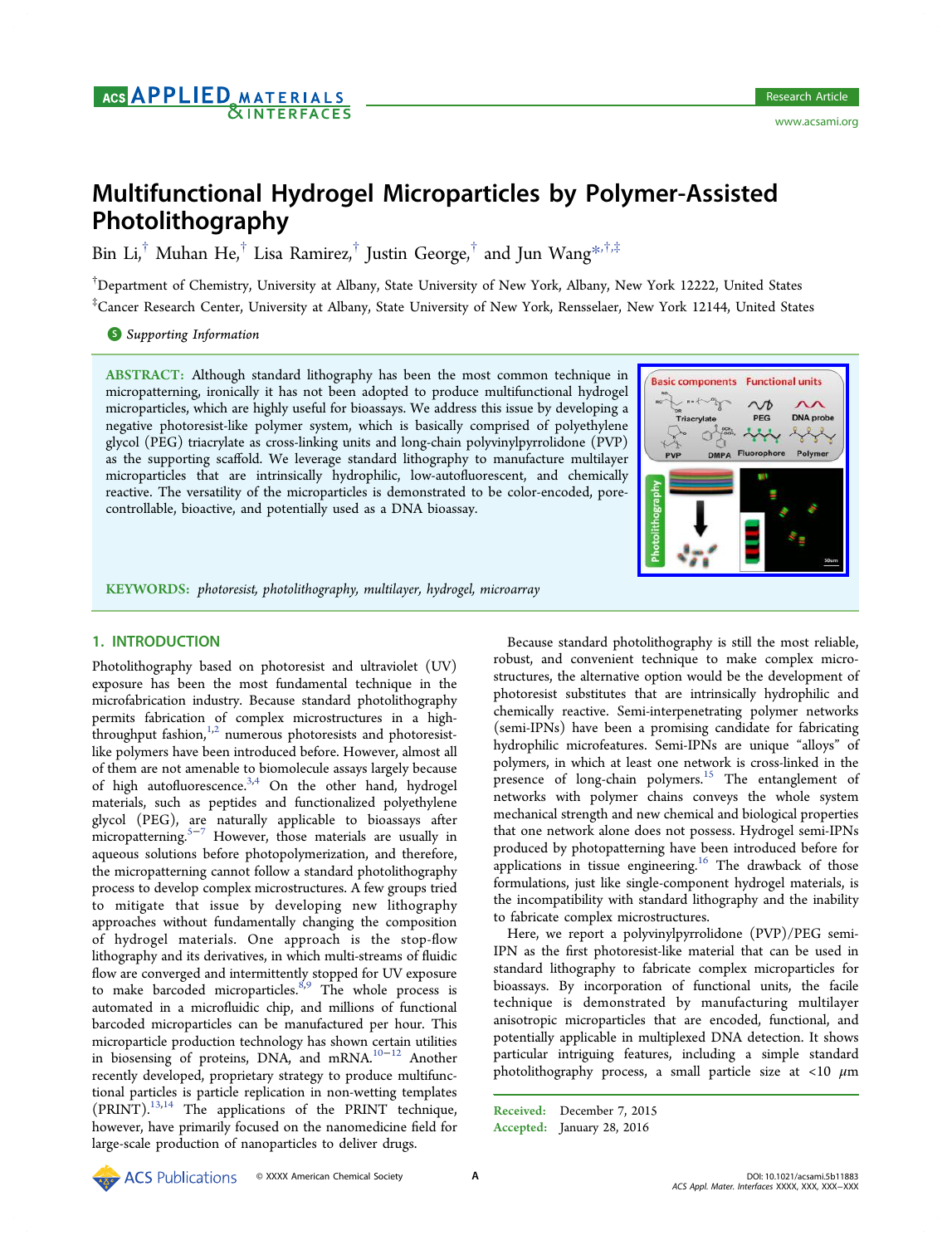with an aspect ratio of >4, and an easy release from a substrate in an aqueous solution without an obvious change of shape and dimension, the combination of which are not achievable by other materials and methods.

#### 2. MATERIALS AND METHODS

**2.1. Materials.** Trimethylolpropane ethoxylate triacrylate ( $M_n$  = 428 g mol<sup>−1</sup>, PEG<sub>428</sub> triacrylate, Aldrich), polyvinylpyrrolidone ( $M_n$  = 360 000 g mol<sup>−</sup><sup>1</sup> , PVP, Sigma), 2,2-dimethoxy-2-phenylacetophenone (DMPA, TCI), fluorescein isothiocyanate-dextran  $(M_n = 500000 \text{ g})$ mol<sup>−</sup><sup>1</sup> , FITC-dextran, Sigma), tetramethylrhodamine isothiocyanatedextran  $(M_n = 500000 \text{ g mol}^{-1}$ , TRITC-dextran, Sigma), poly-(allylamine hydrochloride)  $(M_n = 17500 \text{ g mol}^{-1}$ , PAH, Aldrich), biotin-PEG-biotin ( $M_n = 3400$  g mol<sup>-1</sup>, PEG-biotin, Laysan Bio), mPEG-carboxymethyl ( $M_n = 5000$  g mol<sup>-1</sup>, mPEG-CM, Laysan Bio), Cy5-streptavidin (Thermo Fisher Scientific), 1-ethyl-3-(3- (dimethylamino)propyl)carbodiimide hydrochloride (EDC·HCl, Thermo Fisher Scientific), N-hydroxysulfosuccinimide (sulfo-NHS, Thermo Fisher Scientific), acrylate-modified ssDNA oligomers (Acrydite, Integrated DNA Technologies, IDT; D, 5′-/5Acryd/AAA AAA AAA AAA AAT GGT CGA GAT GTC AGA GTA-3′; E, 5′-/ 5Acryd/AAA AAA AAA AAA AAT GTG AAG TGG CAG TAT CTA-3′), Cy3-conjugated DNA (Integrated DNA Technologies, IDT; Cy3- D′, 5′-/5Cy3/AAA AAA AAA AAA ATA CTC TGA CAT CTC GAC CAT-3′; Cy3-E′, 5′-/5Cy3/AAA AAA AAA AAA ATA GAT ACT GCC ACT TCA CAT-3′), isopropyl alcohol (IPA, VWR), dimethylformamide (DMF, VMR), hydrogen peroxide  $(H_2O_2)$ , VWR), and sulfuric acid  $(H_2SO_4, VWR)$  were used as received. Chrome photolithography masks were designed in-house using AutoCAD software and printed by Front Range PhotoMask Co. (Palmer Lake, CO)

Hydrogel microparticles were prepared by UV-initiated free radical polymerization of acrylate in the polymer matrix. A typical composition of the initial pre-polymer mixture consisted of 11.5 wt % PVP, 20.6 wt %  $\mathrm{PEG_{428}}$  triacrylate, 2.8 wt % DMPA, and 65.1 wt % DMF.

2.2. Photolithographic Synthesis of Multilayer Microparticles. Typically, a uniform layer was first formed by spinning 1 mL of the pre-polymer mixture onto a silicon wafer at 1000 rpm for 30 s using a spin coater (WS-650MZ-23NPPB, Laurell). The wafer was then prebaked at 95 °C for 2 min to evaporate the organic solvent. After cooling to room temperature, the second layer was created on the solidified film by spin coating the pre-polymer mixture, as specified above. The multilayer film was stacked through repetitive spin coating and baking until the desired number of layers was reached. The solid multilayer film was then exposed to 320−500 nm light for 50 s at 120 mW cm<sup>−</sup><sup>2</sup> , irradiated from an UV lamp (OmniCure Serise 1000, Lumen Dynamics) through a chrome photomask with specific features. After exposure, the micropatterns were developed by immersing the silicon substrates in IPA to wash away the unpolymerized region. The microparticles were released by immersing the silicon wafer in TET buffer [1× Tris−EDTA (TE) with 0.05% (v/ v) Tween-20], collected, and observed via an inverted optical microscope (IX73, Olympus) mounted with a digital camera (Zyla sCMOS, Andor).

2.3. Synthesis of Color-Encoded Multilayer Pallets. For the building of the color-coded multilayer, 6.7% (v/v) of 10 mg  $mL^{-1}$ FITC- or TRITC-dextran solution  $(1 \times$  TE at pH 8.0) was mixed with the pre-polymer solution and processed with the same protocol detailed above. The images of encoded particles were acquired directly using optical and fluorescence microscopies. Fluorescent micrographs were analyzed using ImageJ [National Institutes of Health (NIH)], and intensity was quantified along the axis of the particle for each fluorescence channel.

2.4. Synthesis and Characterization of Porosity-Tuned Hydrogel Microparticles. To enhance the accessibility to bioanalytes of large molecular weight, porosity was created by incorporation of  $PEG<sub>200</sub>$  as porogen. Instead, the precursor solution

was composed of 16.5 wt %  $\mathrm{PEG_{428}}$  triacrylate and 4.1 wt %  $\mathrm{PEG_{2009}}$ with the same ratio of PVP, DMPA, and DMF as mentioned above.

The diffusion of Cy3-DNA into hydrogel pallets was monitored with an inverted fluorescence microscope. First,  $10 \mu$ L of microparticle suspension was added to 20 μL of TETB buffer (Tris−EDTA−Triton X-100 buffer with 500 mM NaCl). After a gentle vortex for 15 min, 10  $\mu$ L of Cy3-DNA (0.5  $\mu$ M, 1× TE at pH 8.0) was mixed with the microparticles and fluorescence images were captured at 5, 30, and 120 min of incubation. Relative fluorescence intensities were defined as the ratio of the average fluorescence intensity within the pallets to the average fluorescent signal in the bulk solution.

2.5. DNA Hybridization Assay. Acrydite-tagged oligo DNA was dissolved in deionized (DI) water at a stock concentration of 0.5 mM. A 10% (v/v) DNA oligomer solution was mixed with the pre-polymer mixture for the fabrication of the DNA detection layer. The DNA hybridization assay was accomplished by incubating the DNA-probeembedded microparticles with target oligomer solution (0.5  $\mu$ M, 1× TE) in TETB solution for 2 h with gentle shaking. The hybridized microparticles were washed with TET buffer before imaging. Fluorescent intensity was quantified along the axis of the particle using ImageJ.

2.6. Synthesis and Functionalization of Polymer-Incorporated Microparticles. 2.6.1. Construction of Two-Layer Microparticles with PAH. A 14.3%  $(v/v)$  PAH solution  $(2.5%)$  was first mixed with the pre-polymer solution and fabricated as the second layer using the same protocol detailed above. The PAH particles were collected in distilled water and stored at 4 °C for further use.

PEG was conjugated via two-step coupling of mPEG-CM using EDC and sulfo-NHS. Briefly, 4 mg of EDC·HCl and 7 mg of sulfo-NHS were added to 150  $\mu$ L of mPEG<sub>5000</sub>-CM solution (15%, PBS6.0), and the mixture was stirred for 1 h at room temperature. The activated PEG solution was directly mixed with 1.2 mL of PAH particle dispersion  $(6 \times 10^4 \text{ mL}^{-1}$ , 0.1 M sodium bicarbonate buffer) and incubated for 3 h at room temperature with continuous stirring. The PEG-conjugated particles were finally purified by washing with PBS at pH 7.4 3 times and stored at 4 °C.

The absorption of Cy3-DNA onto the polymer-functionalized microparticles was performed as follows: 5  $\mu$ L of Cy3-DNA (0.5  $\mu$ M,  $1\times$  TE at pH 8.0) was mixed with 20  $\mu$ L of microparticle suspension in PBST buffer [PBS7.4 with 0.05% (v/v) Tween-20] and gently vortexed for 1 h. The microparticles were washed with PBST buffer before imaging. Relative fluorescence intensity was defined as the average fluorescence intensity within the pallets minus the average fluorescent signal in the background acquired by ImageJ.

2.6.2. Construction of Two-Layer Microparticles with PEG-Biotin. A total of 3.3 wt % PEG-biotin was first dissolved in the pre-polymer solution and fabricated as the second layer using the same protocol detailed above. The fabricated particles were collected in distilled water and stored at 4 °C for further use.

Streptavidin tagging on one layer of a particle was achieved via streptavidin−biotin interactions. Typically, 5 μL of Cy5-streptavidin (50  $\mu$ g mL<sup>-1</sup>, PBS7.4) was mixed with 20  $\mu$ L of microparticle suspension in PBSTP buffer [PBS7.4 with 0.05% (v/v) Tween-20 and 1 wt % bovine serum albumin] and gently vortexed for 1 h. The microparticles were washed with PBSTP buffer before imaging. Relative fluorescence intensity was defined as the average fluorescence intensity within the pallets minus the average fluorescent signal in the background acquired by ImageJ. Two-layer particles without PEGbiotin were also tested as the negative-control group.

## 3. RESULTS AND DISCUSSION

To optimize the photoresist composition, an array of hydrophilic polymers and monomers were first surveyed and eventually narrowed down to the PVP/PEG-triacrylate system, which gave the best fabrication results (detailed elucidation of the compositions and fabrication particularities was provided in the Supporting Information and Figures S1−S7). Briefly, PEGtriacrylate was selected as the cross-linkable monomer, which sho[wed higher cross-link de](http://pubs.acs.org/doi/suppl/10.1021/acsami.5b11883/suppl_file/am5b11883_si_001.pdf)nsit[y after fabri](http://pubs.acs.org/doi/suppl/10.1021/acsami.5b11883/suppl_file/am5b11883_si_001.pdf)c[atio](http://pubs.acs.org/doi/suppl/10.1021/acsami.5b11883/suppl_file/am5b11883_si_001.pdf)n and resulted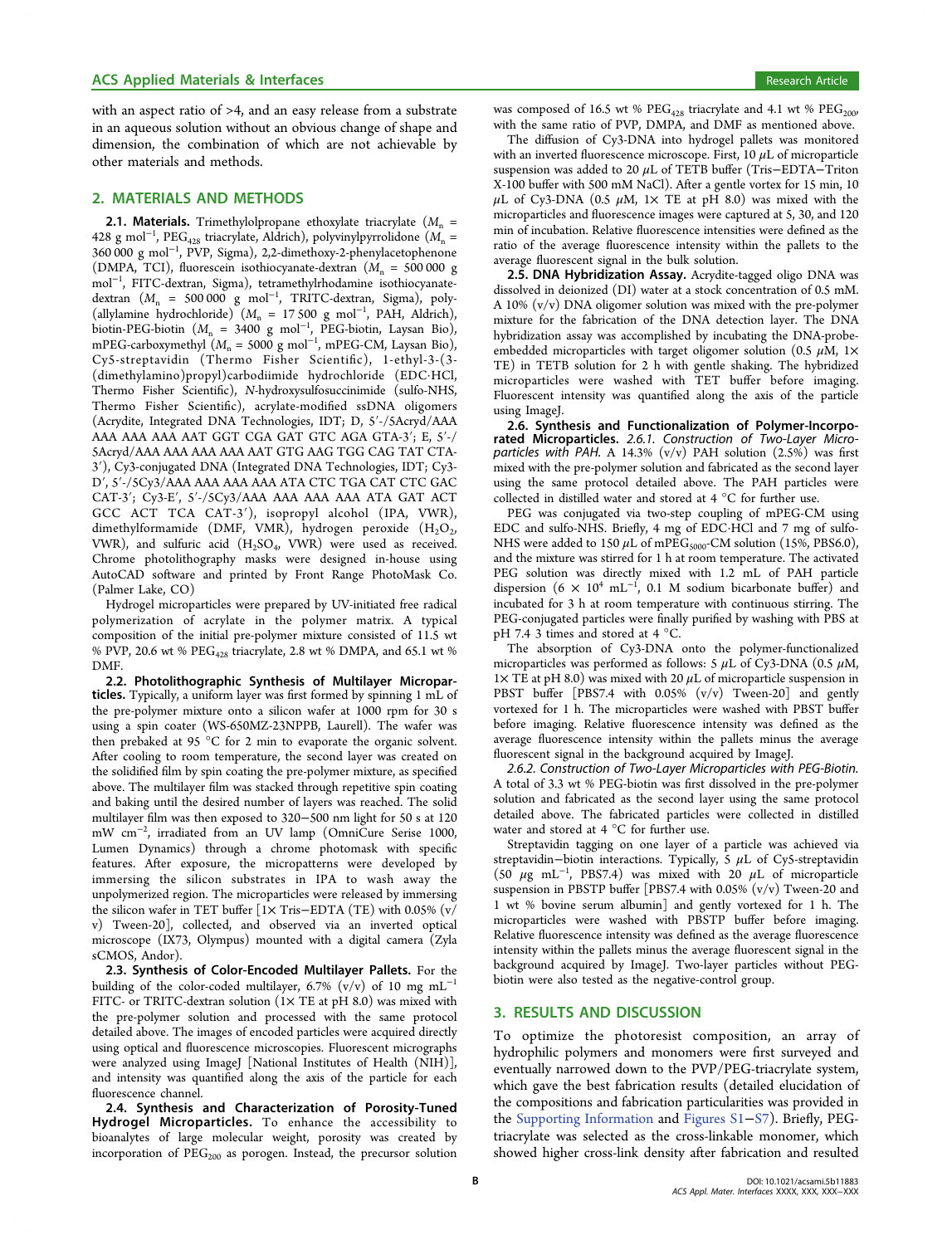<span id="page-2-0"></span>

Figure 1. [Fabrication of microsize patterns by standard lithography using PVP/PEG-triacrylate photoresist. \(a\) Schematic illustration](http://pubsdc3.acs.org/action/showImage?doi=10.1021/acsami.5b11883&iName=master.img-001.jpg&w=485&h=330) of photolithography for synthesis of multilayer particles. (b) Cross-link mechanism of PEG-triacrylate in the PVP matrix to form a semiinterpenetrating network. Acrylate groups between PEG-triacrylate molecules react via radical photoinitiation to form a cross-linked polymer surrounding PVP. (c) Comparison of autofluorescence of micropatterns formulated by different photoresists. The relative fluorescence intensity is the normalized fluorescent intensity of the micropatterns to the background. Error bars are the standard deviation of the mean ( $n = 5$ ). Micropatterns were fabricated using a chrome mask with 15  $\mu$ m square patterns. Microscope images of lifted micropatterns with the size of (d) 200  $μ$ m, (e) 50  $μ$ m, (f) 15  $μ$ m, and (g) 5  $μ$ m. The insets of panels f and g show zoom-in images. Scale bar = 100 and 50  $μ$ m in the insets, respectively.

in a well-maintained shape and less swelling compared to PEGdiacrylate (Figure S1 of the Supporting Information). The PVP/PEG-triacrylate system was designed in a way that the high-molec[ular-weight](http://pubs.acs.org/doi/suppl/10.1021/acsami.5b11883/suppl_file/am5b11883_si_001.pdf) PVP was taken as the scaffold for filling PEG-triacrylate, which was fluidic at an ambient environment. The high glass transition temperature  $(T_g > 150 \degree C^{17})$  of PVP facilitated the trapping of PEG-triacrylate inside of the mesh, and the whole system became solid without solvent, [w](#page-6-0)hich was required before UV exposure or alignment in standard lithography. The compatibility of polymer, monomer, and solvent was critical for the success of designing such a semi-IPN. For example, poly(vinyl alcohol) (PVA) was found not compatible with  $PEG_{428}$ -triacrylate, and  $PEG_{428}$ -triacrylate showed poor solubility in water. The other consideration was that both PVP and PEG were hydrophilic, non-charged, and nontoxic, which would be the ideal case for future biomedicalrelated applications.

The basic PVP/PEG-triacrylate pre-polymer mixture includes PVP<sub>360 000</sub>, PEG<sub>428</sub>-triacrylate, DMF as the solvent, and a photoinitiator DMPA. The fabrication process using this formulation is the same as conventional negative photoresists, while ours has a certain superiority in that it allowed for multilayer stacking before UV exposure and incorporation of various water-soluble functional units. As shown in Figure 1a,

the pre-polymer mixture was first spin-coated on a silicon wafer, followed with a prebaking step. During that step, DMF contained in the mixture evaporated completely, resulting in a hardened, homogeneous layer on the wafer, where condensed long PVP chains were entangled as a physical network to prevent free diffusion of PEG-triacrylate. The prebaking temperature was set at 95 °C below the  $T_{\sigma}$  of PVP to suppress the movement of polymer segments. After cooling to room temperature, another layer of pre-polymer could be coated on top of the prior layer through the same procedure. This repetitive coating−prebaking−cooling cycle permitted layer-bylayer (LbL) stacking of multiple layers without affecting downstream lithography. The solid multilayer film was then exposed to UV light through a patterned photomask, which induced the free-radical photopolymerization of triacrylate in the transparent region (Figure 1b), and intra- and interlayer cross-linking proceeded promptly as a result of the high reactivity of acrylate to radicals. After UV exposure, permanent interpenetrating PVP and PEG polymer networks were formed with double cross-links contributed by a branched structure of triacrylate and chemical binding. In the development step, the unexposed areas were dissolved in IPA and the UV cross-linked areas were left on the wafer.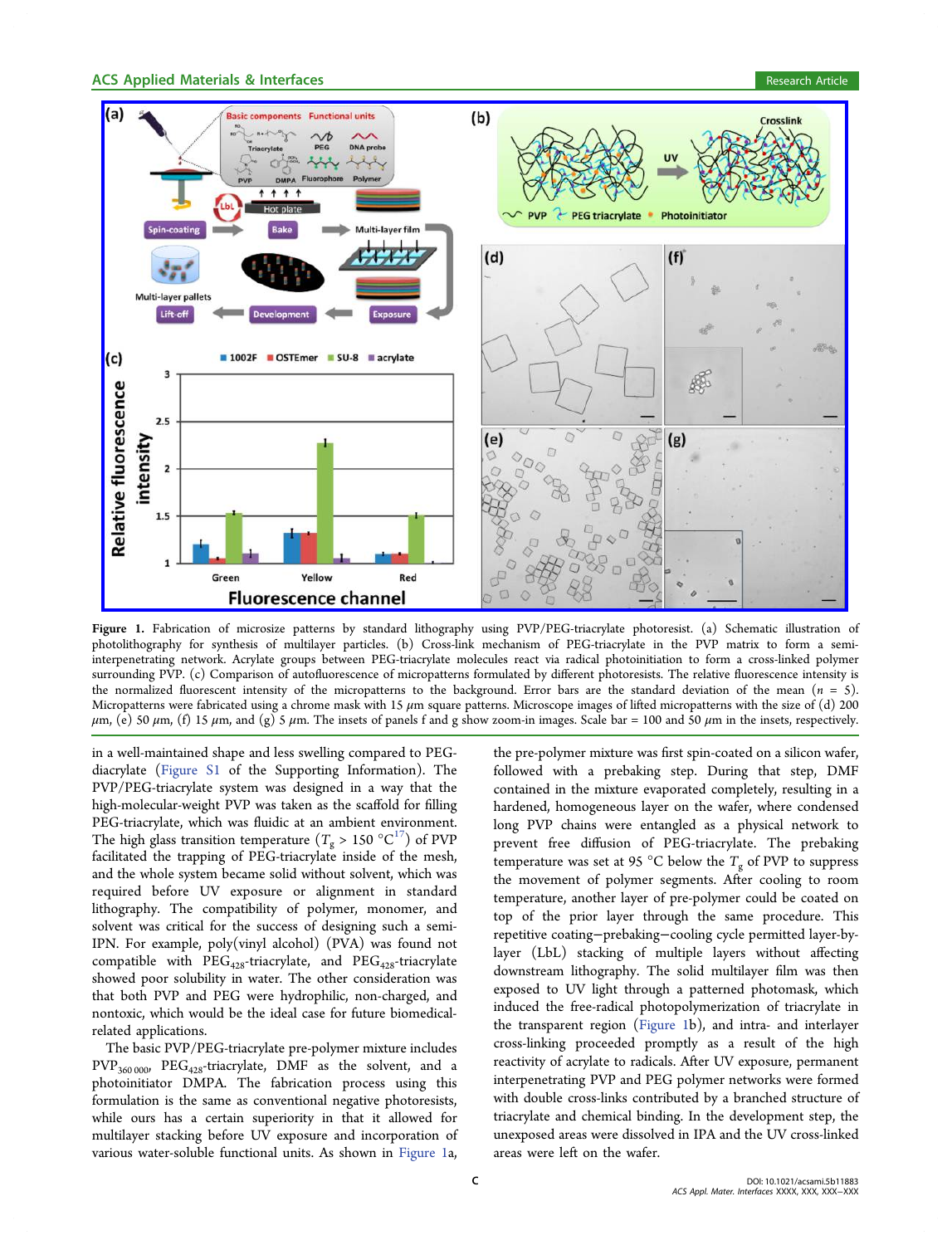<span id="page-3-0"></span>

Figure 2. [Color-coded multilayer particles fabricated by incorporation of FLPs. Fluorescent images of \(a\) one-layer, \(b\) three-layer, an](http://pubsdc3.acs.org/action/showImage?doi=10.1021/acsami.5b11883&iName=master.img-002.jpg&w=425&h=375)d (c) fivelayer particles labeled with FITC-dextran (green). Fluorescent images of (d) three-layer, (e) five-layer, and (f) nine-layer particles labeled with FITCdextran (green) and TRITC-dextran (red). The insets in panels a−f indicate the stacking formulation of multiple layers with FLP. Scale bars = 50  $μ$ m. (g-i) Fluorescent intensity plot of encoded particles in panels d–f along the axial line. Particles were fabricated using a mask with 15  $μ$ m square patterns.

Micropatterns can be easily lifted off from a wafer by simply immersing them in an aqueous solution. Monodispersed square microparticles of various sizes  $(5-200 \mu m)$  can be reliably fabricated and released by adjustment of the feature size of the mask (panels d−g of Figure 1). Moderate tunability of the PEG-triacrylate ratio from 37.5 to 64.2% (solid weight ratio) resulted in no loss of [fabrication](#page-2-0) performance. The hydrogellike microparticles were hydrated and swelled, dependent upon the percent of PEG-triacrylate in the semi-IPN (Figure S7 of the Supporting Information). Here, the micropatterns made by our method maintained the same shape in high fi[delity; t](http://pubs.acs.org/doi/suppl/10.1021/acsami.5b11883/suppl_file/am5b11883_si_001.pdf)he swelling rate is typically <10%; and long-term storage did not cause the degradation or shape change of the hydrogel particles, indicative of a high cross-link density and stability of the network. Additionally, the autofluorescence of the microfeatures made from PVP/PEG-triacrylate was negligible compared to commercial negative photoresists. As shown in Figure 1c, it exhibited the lowest fluorescence among SU-8 photoresist and other new photoresists, such as 1002F and [OSTEme](#page-2-0)r.<sup>3,4</sup> The autofluorescence of PVP/PEG-triacrylate was  $\frac{1}{2}$  of that of 1002F and 5 times lower than that of SU-8 photoresis[t in](#page-6-0) the green fluorescence channel, extremely low at

the yellow fluorescence channel, and no autofluorescence at all in the red fluorescence channel. This property will be critical for any fluorescence-based bioassays.

The PVP/PEG-triacrylate system permits fabrication of multilayer microstructures and incorporation of compatible macromolecules in each layer. To demonstrate such a capability, we incorporated fluorophore-labeled dextran polymers (FLPs) with a weight ratio of 5.8‰ to PVP in the prepolymer mixture, which was hypothesized to have minimal influence to the polymerization process and microparticle structures. FITC-dextran (excitation/emission: 492/518 nm) or TRITC-dextran (excitation/emission: 550/580 nm) was selectively mixed with the PVP/PEG-triacrylate pre-polymer before fabrication. Together with the blank layer without FLPs, color-coded multilayer particles could be fabricated with various codes. From the side view of fluorescent cylindrical particles (Figure 2 and brightfield images in Figure S8 of the Supporting Information), the sharp interface between different layers indicated the effective immob[ilization](http://pubs.acs.org/doi/suppl/10.1021/acsami.5b11883/suppl_file/am5b11883_si_001.pdf) of FLP in the polymerized PVP/PEG semi-IPN. The pixel intensities (corresponding to the fluorescence intensities) were quantified along the axial line of each particle using ImageJ software.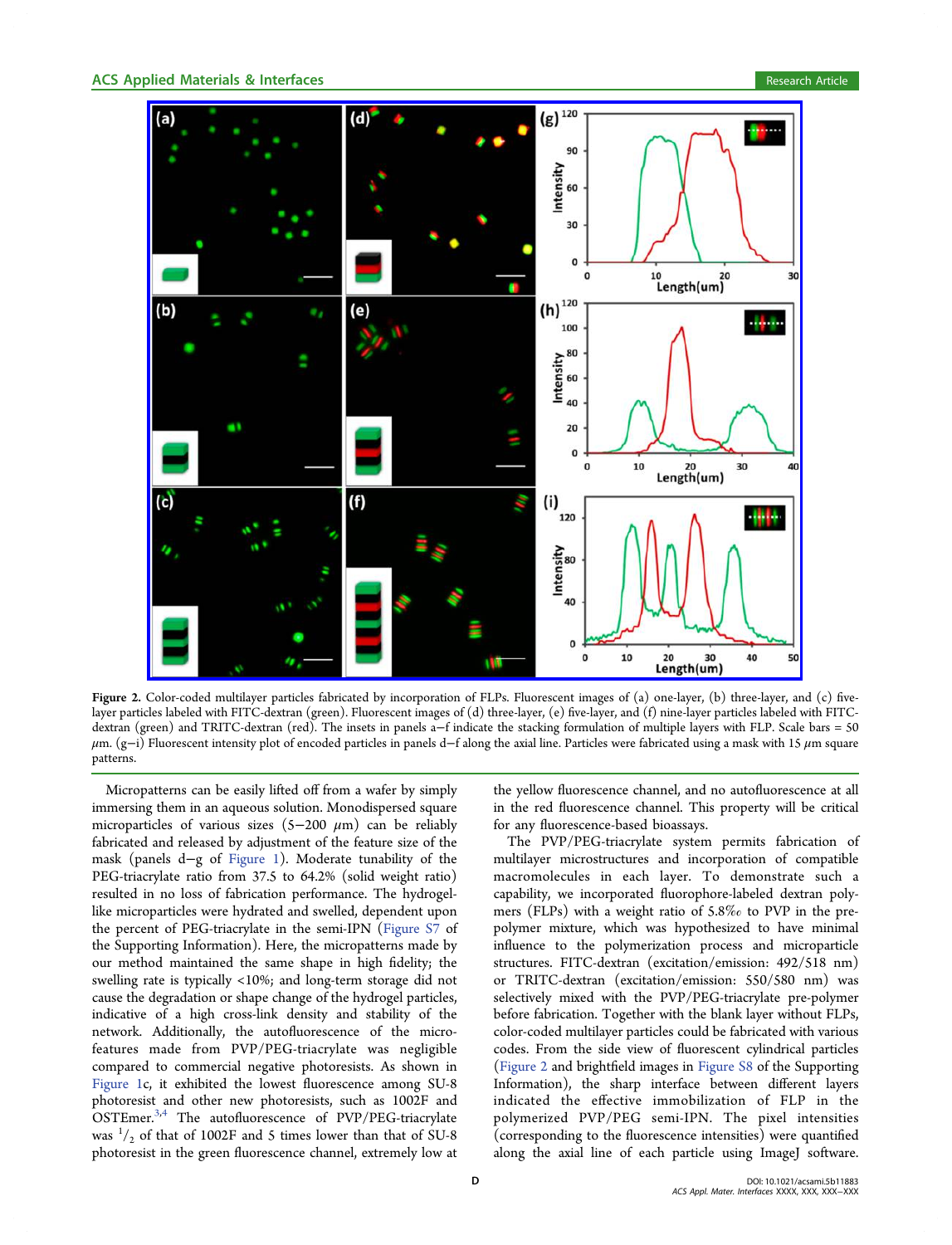<span id="page-4-0"></span>

Figure 3. (a) Fluorescence images of Cy3-DNA diffusion into 200 μm hydrogel microparticles. The microparticles without PEG porogen (−, top) were formulated with 20.6 wt % PEG<sub>428</sub>-triacrylate, while microparticles with PEG porogen (+, bottom) were composed of 16.5 wt % PEG<sub>428</sub>triacrylate and 4.1 wt %  $\text{PEG}_{200}$ . The relative fluorescence intensity in the right charts is the ratio of the average fluorescent intensity in the microparticles to the average intensity in the solution. (b and c) Multiplexed detection of Cy3-DNA oligomer using Acrydite-tagged oligo-DNAincorporated four-layer particles of 15  $\mu$ m size. The bottom profile is the fluorescence intensity along the axial line of a particle. Both brightfield and fluorescence images are shown on the right. (d) Detection of oligo DNA D' at various concentrations. The relative fluorescence intensity denotes the quantitated fluorescence intensity of the detection region minus that of the region not for detection on the same particle (inset picture). Both concentration and relative fluorescence intensity are plotted on a log scale. The linear curve fit the data from 0 pM to 125 nM with  $R^2 = 0.9897$ . Error bars are the standard deviation of the mean  $(n = 5)$ . Scale bars = 100  $\mu$ m in panel a and 50  $\mu$ m in panels b and c.

Panels g, h, and i in Figure 2 showed the fluorescence intensity profiles for three-, five-, and nine-layer microparticles (panels d−f of Figure 2), [respective](#page-3-0)ly. The separation of layers was fairly clear. There was a certain overlay between layers in the fluoresc[ence pro](#page-3-0)file, which might be caused by a slight overlap of emission spectra for FITC and TRITC. This clear separation rendered the possibility of encoding the microparticles by colors to produce barcode particles, as we have demonstrated here. For three codes, including green, red, and black, the ninelayer particles can theoretically have 19 683  $(3^9)$  possibilities of combination that would be potentially applicable for a variety of high-throughput biological assays through generation of a library. $10,18$ 

The multilayer hydrogel particles that we fabricated can be highly [porous](#page-6-0) for biomolecule diffusion by incorporation of pore generator (porogen). This feature has been leveraged to dramatically increase the surface/volume ratio for detecting multiple biomolecules on the same microparticle.<sup>12,21</sup> The 200  $\mu$ m microparticles were first used to study the diffusion of biomolecules. As shown in Figure 3a and Fig[ure S](#page-6-0)9 of the

Supporting Information, the PVP/PEG particles were only slightly permeabilized by 33 nucleotide (nt) oligo DNA without adding porogen  $PEG_{200}$  in the pre-polymer mixture. With only 4.1 wt %  $\mathrm{PEG}_{200}$  and slightly lower triacrylate cross-linking density, the microparticles were permeabilized by DNA within 5 min.  $PEG_{200}$  as a small water-soluble molecule, was not covalently reacted with the polymer network, and it can be washed away after polymerization, leaving behind nanosize pores in the matrix.<sup>12,22</sup> Interestingly, the DNA permeation rate showed an opposite trend to the PEG molecular weight (Figures S10 and [S11](#page-6-0) [o](#page-6-0)f the Supporting Information), and the most significant enhancement of DNA diffusion was observed [when PEG w](http://pubs.acs.org/doi/suppl/10.1021/acsami.5b11883/suppl_file/am5b11883_si_001.pdf)as lo[wer](http://pubs.acs.org/doi/suppl/10.1021/acsami.5b11883/suppl_file/am5b11883_si_001.pdf) than 1000, indicative that there may be a threshold for the pore generation efficiency of different PEG, while PEG bigger than 1000 was likely to be physically trapped inside the network.

Thus, the inner side of PVP/PEG semi-IPN becomes accessible using  $PEG<sub>200</sub>$ , which will tremendously improve the sensitivity of DNA detection. We exemplified such a bioassay by incorporation of the DNA probe and detecting fluorophore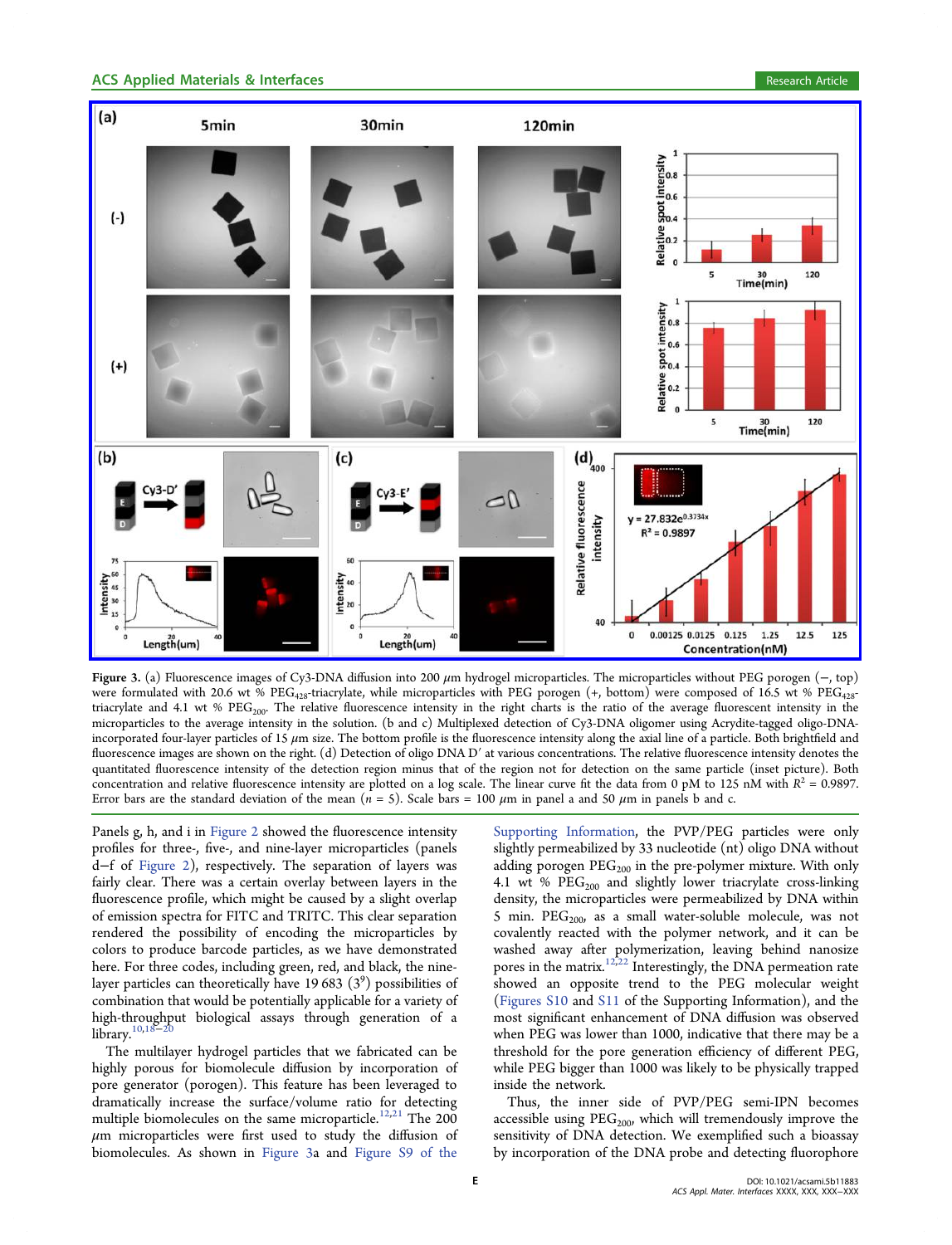## <span id="page-5-0"></span>ACS Applied Materials & Interfaces **Research Article** Research Article

labeled 33 nt oligo DNA (Figure 3). Two oligo DNAs with acrylate group ending were anchored to the bottom layer and third layer of a four-layer [microparti](#page-4-0)cle during the fabrication step. They were used as the probes to detect their own complementary Cy3-labeled DNA (Cy3-DNA). As shown in panels b and c of Figure 3, the DNA oligomer targets were successfully hybridized with the proper layer in the particles without interferenc[e from ot](#page-4-0)her layers after incubation for 2 h. Calibration of DNA detection was investigated by varying the Cy3-DNA concentration. Figure 3d showed that the detection limit for 33 nt oligo DNA could be as low as 1 pM with a  $10^5$ linear range from ∼1 pM to ∼[100 n](#page-4-0)M, and the fitted formula (y = 27.832  $e^{0.3734x}$ ) was found to fit the data well, with  $R^2$  = 0.9897. Given the high efficiency of incorporation of the DNA probe, the detection limit can be easily tuned depending upon the abundance of target DNA.

Last, we exhibit the flexibility of incorporating functional groups into the microparticles, which is usually lacking for most photoresists. First, PAH is selected with abundant amino groups, which is highly useful for bioconjugation. Using the same photolithography protocol, PAH was selectively inserted into the second layer of a two-layer microparticle at a weight ratio of 3.1% to PVP (Figure 4a). The accessible amino groups were confirmed by the DNA absorption test because DNA is negatively charged and PAH is positively charged at pH 7.4. As shown in panels b and c of Figure 4, Cy3-DNA was strongly absorbed on the exterior of the top layer, which was indicative of abundant amino groups left on the particle surface. The relatively low fluorescence inside the particles also implied the hindrance of DNA diffusion into the particles without porogen, which was consistent with the results shown in Figure 3. These amino groups were conveniently reacted with carboxylic PEG through carbodiimide cross-linker chemistr[y \(Figur](#page-4-0)e 4a). Therefore, the absorption of DNA was totally avoided after shielding the positive charges  $(-NH_3^+)$  of PAH and exhibited equal fluorescence intensity to the plain particles without incubation with Cy3-DNA (panels b and d of Figure 4).

Non-covalent interactions can also be introduced into our chemically anisotropic particles, which is exemplified by selectively anchoring streptavidin on one layer of a multilayer particle. The streptavidin−biotin interaction is widely used in bioassays because of a few advantages over other interactions.23,24 Biotinylated PEG was dissolved in the pre-polymer solution and was retained in the second layer of a two-layer micr[opart](#page-6-0)icle (Figure 4e). The incorporation of PEG-biotin was validated by incubation of the two-layer particles with Cy5 labeled streptavidin (Cy5-streptavidin). As shown in panels f and g of Figure 4, the top layer of each microparticle showed a much stronger fluorescent signal than the bottom layer and control particles, which did not contain PEG-biotin.

In conclusion, we have developed a PVP/PEG-triacrylate system as a tunable photoresist material to fabricate hydrophilic, ultralow autofluorescence and multifunctional microparticles using standard lithography. Other macromolecules and functional groups can be incorporated into the polymer system for encoding the multilayer particles and potentially other applications. We simply demonstrate the use of the multilayer particles for detection of oligo DNA with sensitivity at ∼1 pM. This exemplified semi-interpenetrating polymer-based material bridges the conventional lithography and the hydrogel particle field and broadens the choices of hydrophilic photoresist in biological application.



Figure 4. [\(a\) Incorporation of chemically reactive groups to](http://pubsdc3.acs.org/action/showImage?doi=10.1021/acsami.5b11883&iName=master.img-004.jpg&w=239&h=309) microparticles. (b) Relative fluorescence intensity of microparticles. The columns correspond to the relative fluorescence intensity of plain microparticles (A.F.), poly(allylamine hydrochloride) (PAH)-modified microparticles with Cy3-DNA absorption (bottom middle, c), and mPEG-carboxymethyl (mPEG-CM)-coated PAH microparticles with Cy3-DNA absorption (bottom right, d). (c) and (d) Fluorescence images of particles after incubation with Cy3-DNA. The inset in panel c shows a zoom-in image of one particle. Scale bar = 50  $\mu$ m. (e) Incorporation of streptavidin−biotin interactions to microparticles. (f) Relative fluorescence intensity of microparticles. The columns correspond to the relative fluorescence intensity of plain microparticles (A.F.), PEG-biotin-modified microparticles after complex with Cy5 streptavidin (bottom right, g), and blank microparticles without PEGbiotin after incubation with Cy5-streptavidin (control). The relative fluorescence intensity is the average fluorescent intensity in the microparticles minus the average intensity in the background. (g) Fluorescence image of particles after incubation with Cy5-streptavidin. Scale bar = 50  $\mu$ m.

## ■ ASSOCIATED CONTENT

## **6** Supporting Information

The Supporting Information is available free of charge on the ACS Publications website at DOI: 10.1021/acsami.5b11883.

Additional experimental results of fabrication and DNA diff[usion \(PDF\)](http://pubs.acs.org)

#### ■ AUTHOR I[NFOR](http://pubs.acs.org/doi/suppl/10.1021/acsami.5b11883/suppl_file/am5b11883_si_001.pdf)MATION

#### Corresponding Author

\*E-mail: jwang34@albany.edu.

# Funding

This wor[k was supported by](mailto:jwang34@albany.edu) the Presidential Initiatives Fund for Research and Scholarship and startup fund by University at Albany, State University of New York to Jun Wang.